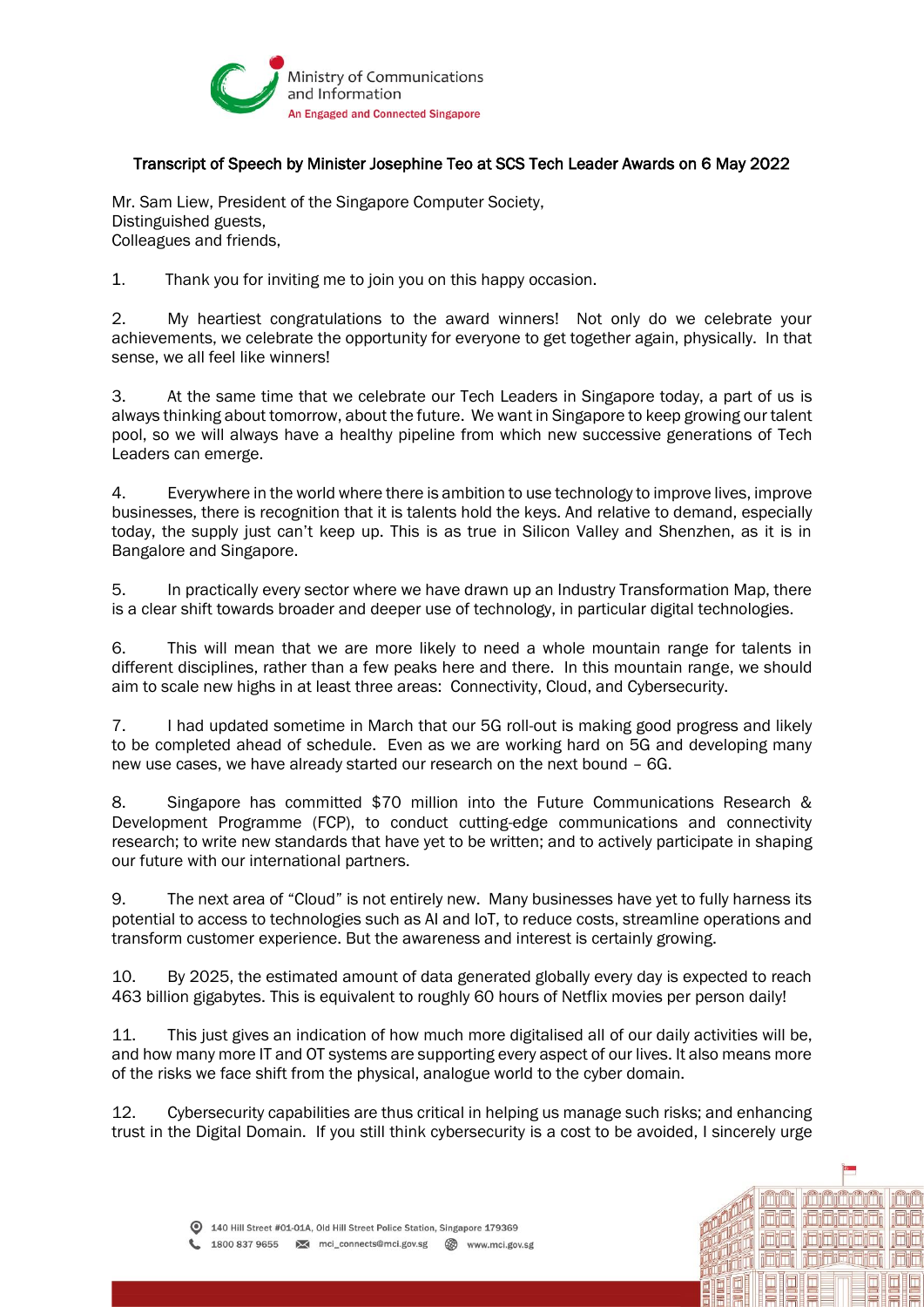you to think again. It is protection for your assets, anything that is of value to you, which anyone would be wise to invest in.

13. Some of our Award Winners today are already rising to the peaks in these areas. One winner has demonstrated great engineering foresight in developing a cloud AI platform to optimise and automate data centre operations. Another is a passionate and energetic tech investor who has founded cybersecurity firms that have punched above their weight and gained international recognition. Yet another winner, while young, already contributes actively to the community and helps other youths to explore tech areas such as cybersecurity and cloud computing.

14. On our part, the Government will continue to support talent development efforts. Many of you are already familiar with IMDA's TechSkills Accelerator programme, or TeSA. Under TeSA, IMDA has partnered Institutes of Continuous Learning to develop the 5G Academy. To date, more than 4000 Singaporeans have been trained in 5G-related skillsets!

15. In 2020, Google also partnered IMDA on a TeSA initiative to equip locals with skills and vital industry experience in high growth areas such as cloud technology and machine learning.

16. There is also the Cybersecurity Associates and Technologists Programme (or CSAT), where CSA and the industry work together to train and upskill both fresh ICT and mid-career professionals for job roles in cybersecurity.

17. Our Polytechnic and ITE students will also form part of the talent pool to strengthen Singapore in the digital age. Together, they account for more than half of our graduates from tech courses every year. They are often a forgotten group, and I think we should really change this. Out of 7,500 students graduating from tech-related courses, more than half - 4,500 - come from our polytechnics and ITE and they have a lot of potential to do more for our tech scene.

18. Our new TechSkills Accelerator (TeSA) for ITE and Polytechnics (TIP) Alliance, which was announced at the MCI Committee of Supply Debates in March, bring together companies which have committed to supporting these students with attractive career pathways — including internships, apprenticeships, and work-study programmes.

19. At the same time, the fierce competition for talent also means that Singapore must remain open to welcoming the best in the world. They bring expertise and skills that help sustain the growth of our Digital Economy — and create jobs and value for Singapore. Businesses can continue to tap on channels like Tech@SG and Tech.Pass to bring in top-tier tech talent.

20. On this note, I want to thank SCS for being such a strong partner in helping us develop our local tech workforce. In the 1970s, when we barely had an IT industry, SCS helped, trained and pioneered the kinds of programmes that help to create and deepen the pool of IT professionals. Today, you continue to do important work, such as providing certification for our IT professionals, validating our emerging PET/CET academic courses, and recently, coming onboard as a Skills Development Partner.

21. I want to register my thanks especially to Yoke Sin, who during her time as President of the SCS, was certainly a great partner to the MCI family, and if I may add, during my time as Manpower Minister as well. Sam certainly has big shoes to fill, but in the time that we have interacted with him, as well as the entire leadership team at SCS, we have every confidence that the strong partnership that we have forged over the years will continue to strengthen in the future.

ni Til i Til i

<u>inininini</u>

**idinininini**